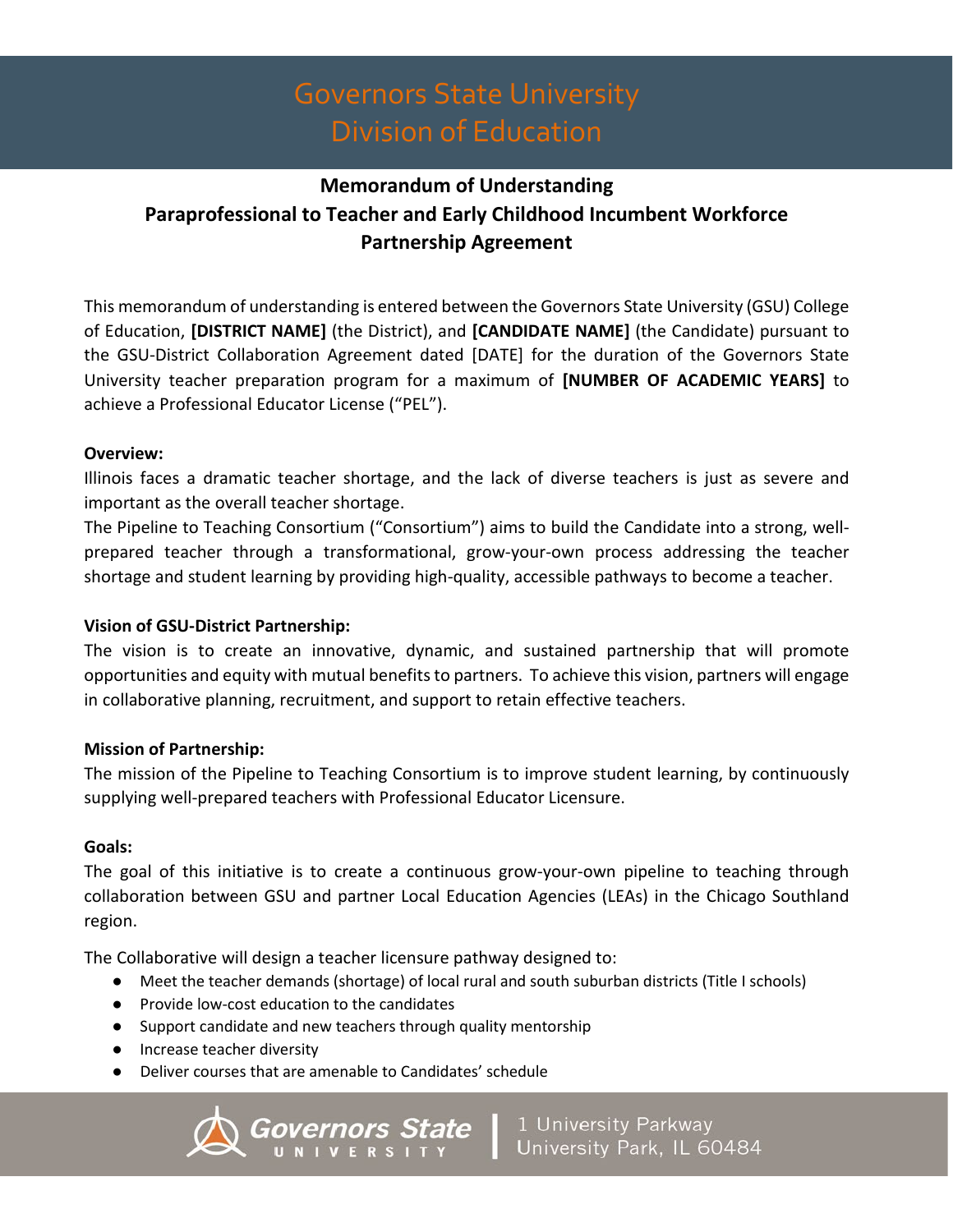● Include job-embedded field experiences and student teaching

#### **Governors State University agrees to:**

- Explain the program requirements to Candidate
- Provide support and coaching to Candidate through the admissions process
- Connect Candidate to financial support through the GSU Office of Financial Aid
- Provide academic advising support
- Provide access to academic supports, including the GSU Academic Resource Center
- Deliver instruction amenable to Candidate's schedule (evenings, weekends, hybrid)
- Entitle Candidate for Professional Educator Licensure upon successful completion
- Evaluate and share Candidate's performance with the District

#### **[Name of School District] agrees to:**

- Provide access to financial support for the Candidate
- Furnish a qualified mentor teacher\* for the Candidate (may include mentoring after completion of student teaching experience)
- Provide opportunities for job-embedded field experiences and observations
- Provide access for the Candidate to planning and instructional time (3 6 opportunities per methods course) during clinical experiences as described in the course syllabus
- Provide access for the Candidate to planning and instructional time for student teaching as described in the course syllabus, specifically, assuming lead teacher role in one content area/period beginning by week 3, gradually increasing in planning and teaching responsibility to all subjects/ periods in weeks 9-15.
- Provide access for University supervisors to observe the Candidate
- Guarantee paid release time (minimal, if needed)
- Prioritize the Candidate for teaching position within the District upon eligibility for a PEL

#### **The Candidate agrees to:**

- Meet with assigned Advisor/Program Coordinator each term
- Pursue all means of financial support available (per guidance given by GSU)
- Access academic support systems available, as needed
- Seek counseling and health services available, as needed
- Dedicate extensive personal time for the completion of studies and course requirements
- Work with advisor to create and follow a plan for work/life balance goals and a framework for personal and professional success
- Maintain benchmark goals (GPA, dispositions, content test, professional portfolio, applications)
- Meet course expectations
- Participate in student teaching seminars and conferences
- Implement feedback provided during conferences with Mentor Teacher(s) and University Supervisor
- Commit to remain in the school district for specified number of years (optional)
- Allow university to track and share Candidate status and data\* with school district administration

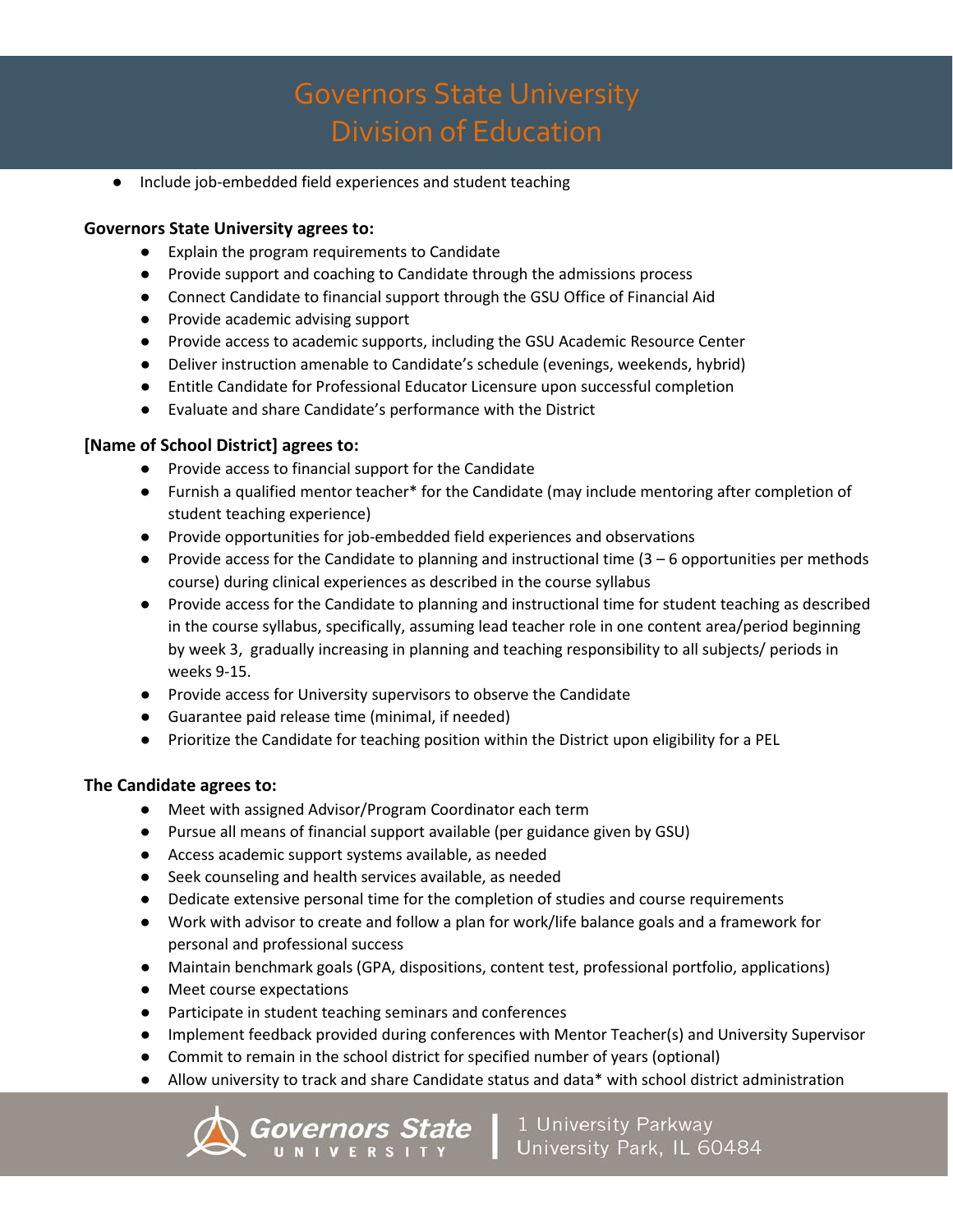- Allow school district to share employment status with university
- Permit university and district to share aggregated, anonymized data\* with external agencies for purposes to include but not limited to seeking grant funding, program improvement, and replicating programs

### **Terms of Agreement and Termination:**

Any party may terminate this Agreement at any time, with or without cause, upon ninety (90) days' prior written notice to the other parties. In the event that this Agreement is terminated by either GSU or the District, if the Candidate is participating in the practical learning and clinical educational experiences at the time of termination, then the Candidate shall be allowed to complete such assignment under the terms and conditions herein set forth. The Candidate is automatically terminated if the Candidate separates from the District.

| <b>GSU Chair of Division of Education</b>   | Date |  |
|---------------------------------------------|------|--|
| <b>GSU Director of Educator Preparation</b> | Date |  |
| Name School District Superintendent         | Date |  |
| Name Candidate                              | Date |  |